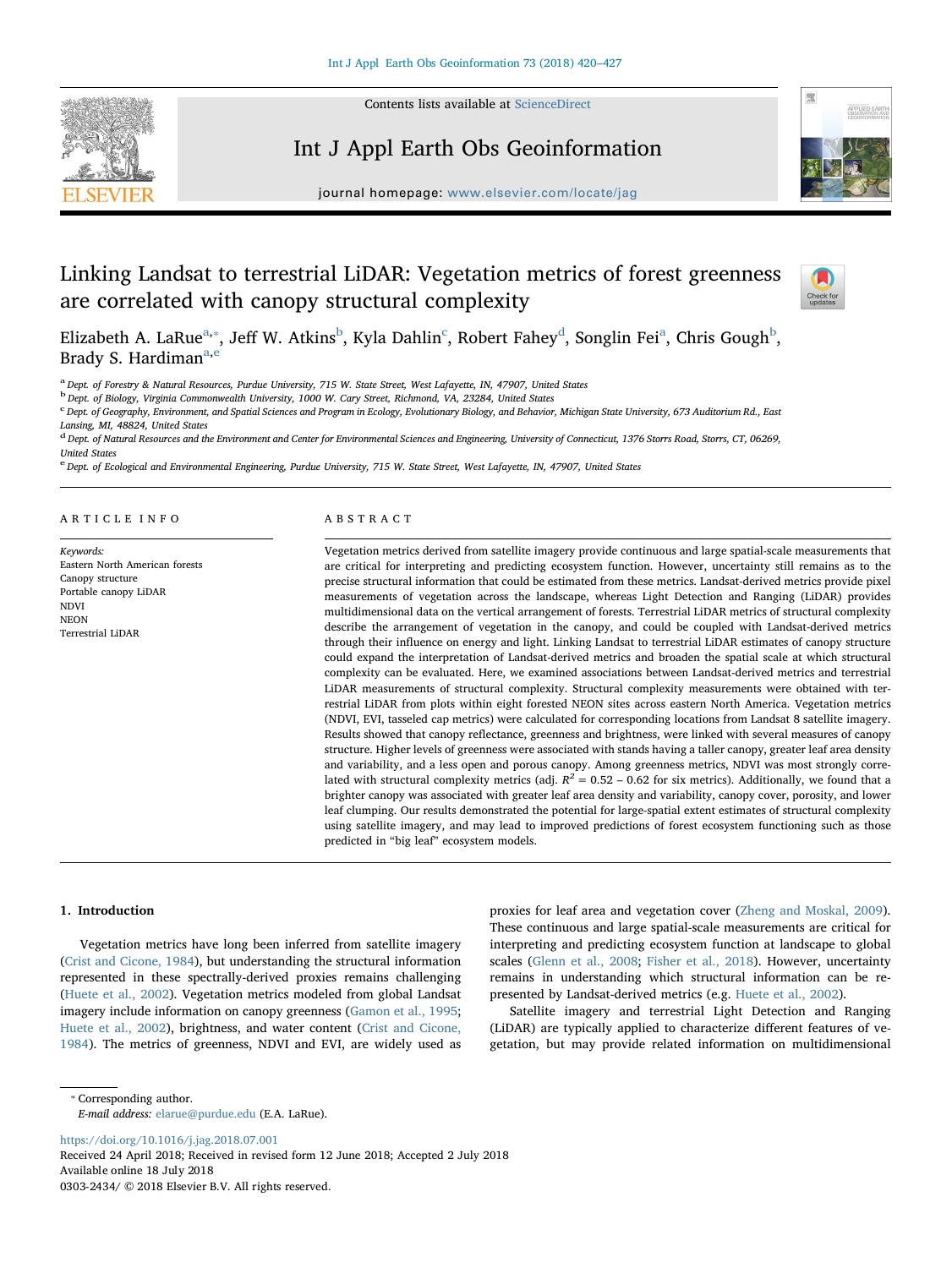structure. LiDAR creates detailed three-dimensional profiles of forest structure ([Nychka and Nadkarni, 1990](#page-6-5)). Specifically, terrestrial LiDAR is useful for measuring different aspects of canopy structural complexity (hereafter structural complexity), which is the arrangement (rather than quantity) of leaf area within the canopy ([Parker et al., 2004;](#page-7-1) [Hardiman](#page-6-6) [et al., 2011,](#page-6-6) [2013a\)](#page-6-7). The structural complexity of forest canopies provides a linkage to mechanistically predict how forest structure influences ecosystem function [\(Hardiman et al., 2011,](#page-6-6) [2013a;](#page-6-7) [Fahey et al.,](#page-6-8) [2015\)](#page-6-8). Previous studies that have used optical satellite imagery to map forest structure in comparison to LiDAR have primarily focused on tree height or biomass [\(Matasci et al., 2018](#page-6-9)), but none have focused on the potential to use Landsat-derived metrics as proxies of canopy structural complexity. Linking common Landsat-derived metrics to structural complexity metrics from terrestrial LiDAR could broaden understanding of the structural information represented by vegetation metrics. Furthermore, large spatial-scale prediction of structural complexity could improve the prediction of biogeochemical cycling and ecosystem functioning using "big leaf" ecosystem models ([Fisher et al., 2018\)](#page-6-4).

Canopy greenness and brightness derived from Landsat may contain more information than previously expected about structural complexity, with the two coupled through their shared relationship with canopy light distribution and interception [\(Funk and Lerdau, 2004](#page-6-10)). Landsat-derived metrics could therefore be correlated with metrics of structural complexity [\(Table 1\)](#page-1-0). Structural complexity as measured by terrestrial LiDAR can be grouped into categories that describe how vegetation is distributed within the canopy: canopy height, density and area, arrangement, cover, and variability ([Atkins et al., 2018b,](#page-6-11) In Review). Taller ([Freitas et al., 2005](#page-6-12)), more heterogeneous [\(Hardiman](#page-6-6) [et al., 2011](#page-6-6)), dense ([Ren et al., 2015](#page-7-2)), and clumped canopies ([Thomas](#page-7-3) [et al., 2011\)](#page-7-3) might also be greener and more reflective [\(Table 1\)](#page-1-0) ([Gemmell, 1995;](#page-6-13) [Freitas et al., 2005\)](#page-6-12), because these structural complexity metrics are also correlated with light acquisition [\(Atkins et al.,](#page-6-14) [2018a\)](#page-6-14) and higher forest productivity [\(Hardiman et al., 2011;](#page-6-6) [2013b](#page-6-15), [Fahey et al., 2016](#page-6-16)). In contrast, heterogeneous or less dense canopies may be darker [\(Baldocchi and Harvey, 1995;](#page-6-17) [Law et al., 2001\)](#page-6-18), because rougher canopies scatter a greater fraction of incident light ([Ogunjemiyo](#page-6-19) et al., 2005; [Atkins et al., 2018a\)](#page-6-14). A correlation between wetness and all five categories of structural complexity across sites and forest types is likely to be negligible, because structure across forest types may not have a strong mechanistic link to canopy water content.

Terrestrial LiDAR provides detailed measurements of structural complexity at a sub-hectare spatial scale [\(Parker et al., 2004;](#page-7-1) [Hardiman](#page-6-15)

[et al., 2013b](#page-6-15)), but covering areas larger than this can be logistically challenging. The prohibitive cost and time requirements have limited the quantification of structural complexity in ecological studies at larger spatial extents, but Landsat imagery is globally available ([Glenn](#page-6-3) [et al., 2008](#page-6-3)). The ability to link structural complexity with Landsatderived metrics could provide the potential to understand multidimensional forest structure at a larger spatial extent and could even improve global predictions of ecosystem function. Our overall objective was to evaluate relationships between Landsat-derived metrics of vegetation and terrestrial LiDAR metrics of structural complexity within forest canopies of Eastern North America ([Table 1\)](#page-1-0).

## 2. Methods

#### 2.1. Study sites

We evaluated relationships between Landsat-derived vegetation metrics and LiDAR-derived metrics of structural complexity across eight National Ecological Observatory Network (NEON) sites [\(Fig. 1](#page-2-0)A) spanning six ecoclimatic domains of eastern North America (Appendix 1: Table S1). Within each site, we collected terrestrial LiDAR and Landsat imagery from  $N = 5-20$  plots  $(40 \times 40 \text{ m})$  [\(Kao et al., 2012](#page-6-20)). NEON site information and design can be found at [http://www.](http://www.neonscience.org/science-design/field-sites/list) [neonscience.org/science-design/](http://www.neonscience.org/science-design/field-sites/list)field-sites/list.

## 2.2. Structural complexity metrics from terrestrial LiDAR

We used a terrestrial portable canopy LiDAR system based on the design by [Parker et al. \(2004\)](#page-7-1) to collect structural complexity from within NEON plots. Briefly, high frequency laser pulses are emitted from the LiDAR unit and reflect off canopy surfaces as an operator moves the unit along a transect at a constant speed. Both reflected and un-reflected pulses are used to reconstruct a representative vertical cross section through the canopy, illustrating the spatial configuration of surface area within the canopy volume. From this cross-section, structural complexity is characterized via a suite of structural metrics describing 2D and 3D heterogeneity of foliage. Structural metrics describing the arrangement of leaf area are related to, but not identical to, the amount of leaf area in the canopy (Appendix 2). For details on the design, calibration, operation, and validation of the portable canopy LiDAR system see [Parker et al. \(2004\)](#page-7-1).

Metrics of structural complexity that we measured by terrestrial

<span id="page-1-0"></span>Table 1

Predictions for how Landsat-derived metrics might be correlated with LiDAR structural complexity metrics.

| Structural complexity       | Description                                                                                                | Predicted positive $(+)$ or negative $(-)$ correlation with mean of Landsat-derived<br>metrics |               |                   |
|-----------------------------|------------------------------------------------------------------------------------------------------------|------------------------------------------------------------------------------------------------|---------------|-------------------|
|                             |                                                                                                            | Canopy greenness (NDVI, EVI, TC<br>Greenness)                                                  | TC Brightness | <b>TC</b> Wetness |
| Height                      |                                                                                                            |                                                                                                |               |                   |
| Mean leaf height            | Transect mean of column mean leaf height – mean of density-<br>adjusted vegetation heights per each column | $^{+}$                                                                                         | $+$           | negligible        |
| Mean outer canopy<br>height | Mean of the column maximum canopy height                                                                   | $^{+}$                                                                                         | $^{+}$        | negligible        |
| Area and density            |                                                                                                            |                                                                                                |               |                   |
| Mean height of $VAIMax$     | Mean height of $VAIMax$ across a transect                                                                  | $^+$                                                                                           | $+$           | negligible        |
| Mean VAI                    | Mean of column summed vegetation area index                                                                | $^{+}$                                                                                         | $^{+}$        | negligible        |
| Cover                       |                                                                                                            |                                                                                                |               |                   |
| Cover fraction              | Transect mean of column ratio of canopy hits relative to total leaf<br>returns                             | $+$                                                                                            | $^{+}$        | negligible        |
| Heterogeneity               |                                                                                                            |                                                                                                |               |                   |
| Mean of vertical SD         | Transect mean of column variability of mean leaf height                                                    | $^{+}$                                                                                         |               | negligible        |
| Rugosity                    | Transect variability of column variability of leaf density                                                 | $^{+}$                                                                                         |               | negligible        |
| Top rugosity                | Transect variability of column maximum canopy height                                                       | $^+$                                                                                           |               | negligible        |
| Arrangement                 |                                                                                                            |                                                                                                |               |                   |
| Porosity                    | Ratio of bins with no leaf area to total bins                                                              |                                                                                                | $^{+}$        | negligible        |
| Clumping metric             | Degree of foliar clumping                                                                                  | $^+$                                                                                           |               | negligible        |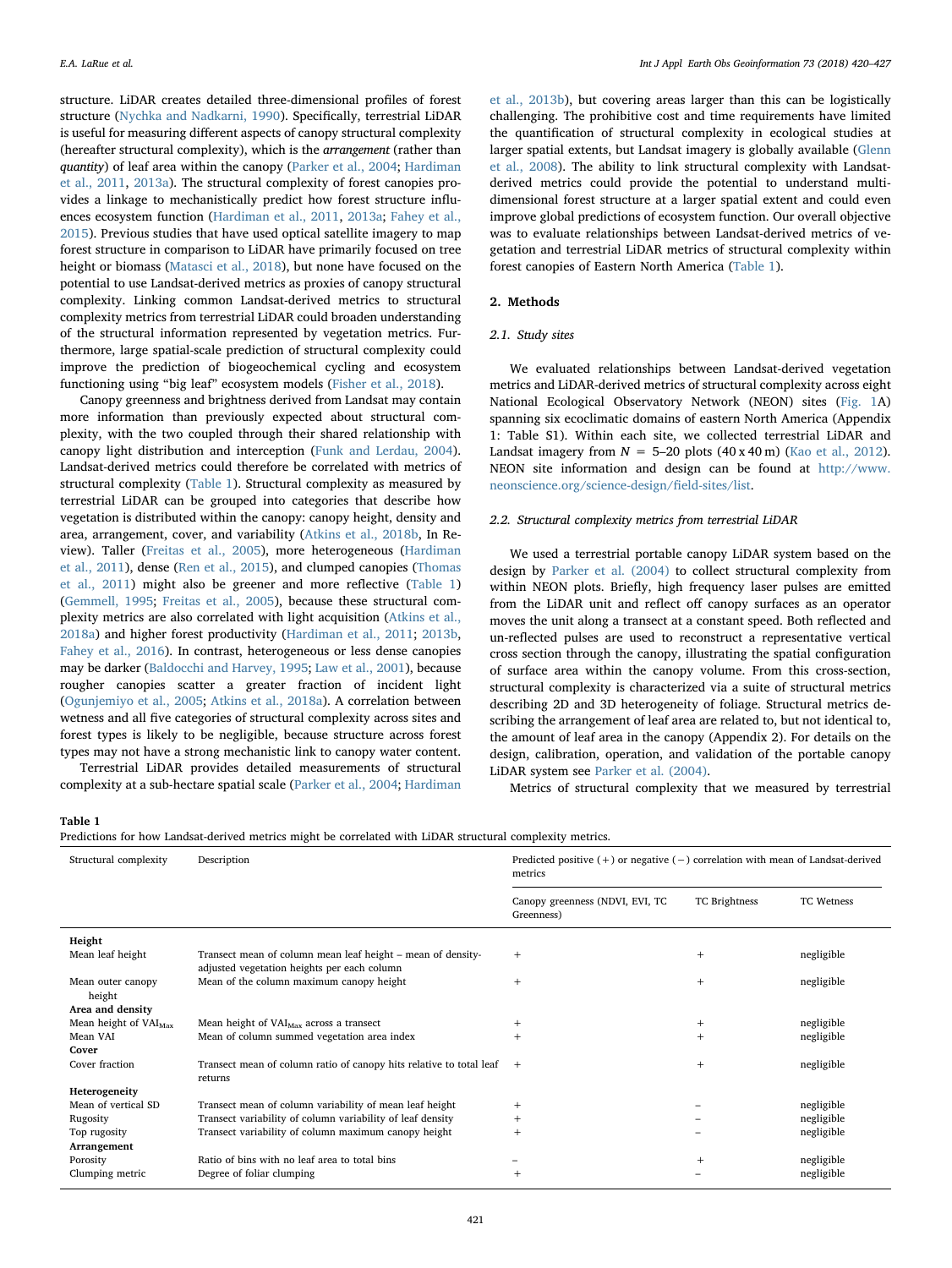<span id="page-2-0"></span>

Fig. 1. Sampling sites and plots. A) NEON sampling site locations. B) Neighborhood size of Landsat-derived metrics at sampled 40 x 40 m NEON base plots. The 40 x 40 m NEON base plot overlapped with the center 30 x 30 m Landsat pixel.

LiDAR can be grouped into five categories ([Table 1](#page-1-0); [Parker et al., 2004](#page-7-1); [Hardiman et al., 2011](#page-6-6); [Atkins et al., 2018b](#page-6-11), In Review). These include 1) height metrics that describe the distribution of tree and leaf heights within the canopy; 2) density metrics that describe the volume, area, and density of leaves within the canopy; 3) arrangement metrics that describe the 3D distribution of vegetation architecture within the canopy; 4) cover and openness metrics; and 5) variability metrics that describe 3D leaf arrangement and variability [\(Hardiman et al., 2013b](#page-6-15); Atkins et al., In Review). We calculated 10 metrics that fall within these five categories of structural complexity that are defined in [Table 1](#page-1-0) ([Hardiman et al., 2013b](#page-6-15); [Atkins et al., 2018b,](#page-6-11) In Review). We measured structural complexity from terrestrial portable canopy LiDAR data collected along two to three 40 m transects within each plot during the 2016 growing season (further described in [Atkins et al., 2018a\)](#page-6-14). The raw data from each transect was processed with the forestr package in R ([Atkins et al., 2018b,](#page-6-11) In review) to produce 10 structural complexity metrics. We calculated the plot-level mean (means of transects collected within each plot) and the site-level mean (the mean of all plots within each site) of structural complexity metrics. Additional details on the definition, derivation, and calculation of these metrics are available in Atkins et al. (In Review; forestr package in R).

#### 2.3. Landsat-derived metrics

We downloaded Landsat 8 Pre-Collection top of atmosphere and surface reflectance imagery from the USGS Earth Explorer (usgs.earthexplorer.gov) for each of the eight NEON sites to derive vegetation metrics. We selected one cloud-free image from the 2016 growing season, but if multiple suitable images were available then we used imagery with the closest acquisition date to that of the portable canopy LiDAR data. Landsat imagery was extracted from each NEON location and all image digital numbers were converted to top of atmosphere and surface reflectance values using coefficients provided in scene metadata. We extracted band data at two neighborhood sizes to account for the potential of imperfect overlap of pixel and plot sizes, because the NEON plot size is larger than the Landsat image pixels. The first neighborhood size was a single 30 x 30 m pixel (900 m $^2$ , 0.09 ha) at the center of each  $40 \times 40$  m NEON base plot (1600 m<sup>2</sup>, 0.16 ha) ([Fig. 1B](#page-2-0)). We also extracted band data from a 9-pixel neighborhood  $(3 \times 3; 0.81$  ha) centered on each plot (i.e. we took the adjacent 8 pixels in addition to the center pixel). Five metrics were then calculated for each pixel, including the normalized difference vegetation metric, (NDVI; [Tucker, 1979\)](#page-7-4), enhanced vegetation metric (EVI, [Huete et al.,](#page-6-1) [2002\)](#page-6-1), and the tasseled cap brightness, greenness, and wetness transformations [\(Crist and Cicone, 1984](#page-6-0); [Baig et al., 2014](#page-6-21)). These five metrics were chosen because they represent some of the most widely used Landsat vegetation indices as our study was not meant to be an exhaustive exploration of all possible correlations between canopy structural complexity and spectral data. The plot-level average and standard deviation of metric values were calculated across the 9-pixel neighborhood size. The site-level means (average of plots within sites) of Landsat-derived metrics were also calculated. Landsat data was extracted and processed in R 3.4.1 (The R Group).

## 2.4. Statistical analyses

Prior to conducting statistical analyses, sampled plots were arbitrarily assigned to either a model calibration (80%) or validation (20%) dataset ( $N_{Plots}$  = 69, 17, respectively). Several variables were first ln (x + 1) transformed to meet model assumptions, including: mean NDVI, EVI, tasseled cap (TC) brightness and wetness; the standard deviation of NDVI, EVI, and TC brightness; mean outer canopy height, mean VAI, mean of vertical SD, rugosity, and the cover fraction. All analyses were conducted in R 3.4.1.

Before we tested our study objectives, we evaluated whether or not there was a difference in the strength of the relationship between Landsat-derived and structural complexity metrics at the 1- or 9-pixel neighborhood size. This step was necessary to determine if resolution differences between Landsat pixels and the area of NEON plots would affect analysis results. Furthermore, relationships were significant following log-transformation, therefore we tested for linear terms in our analyses. A detailed description of analyses and results for this step can be found in Appendix 3; briefly, the 1-pixel for NDVI and EVI and 9 pixel for the tasseled cap transformations were chosen to be used for all analyses.

## <span id="page-2-1"></span>2.4.1. Analyses between plot-level Landsat-derived and structural complexity metrics

We used linear regressions to test relationships among Landsat-derived metrics and LiDAR structural complexity metrics across all plots  $(N_{Plots} = 69)$ . First, we tested for significant relationships between plotlevel means of Landsat-derived and structural complexity metrics with univariate linear regressions; a Landsat-derived metric was the predictor and a structural complexity metric the response variable in each analysis. Next, we tested for significant correlations between the standard deviation (in the 9-pixel neighborhood) of Landsat-derived and structural complexity metrics. Correlation coefficients between structural complexity metrics may also be found in Appendix 3: Table S2. Finally, we also tested for the potential of the leaf area index to explain much of the variation between Landsat-derived metrics and structural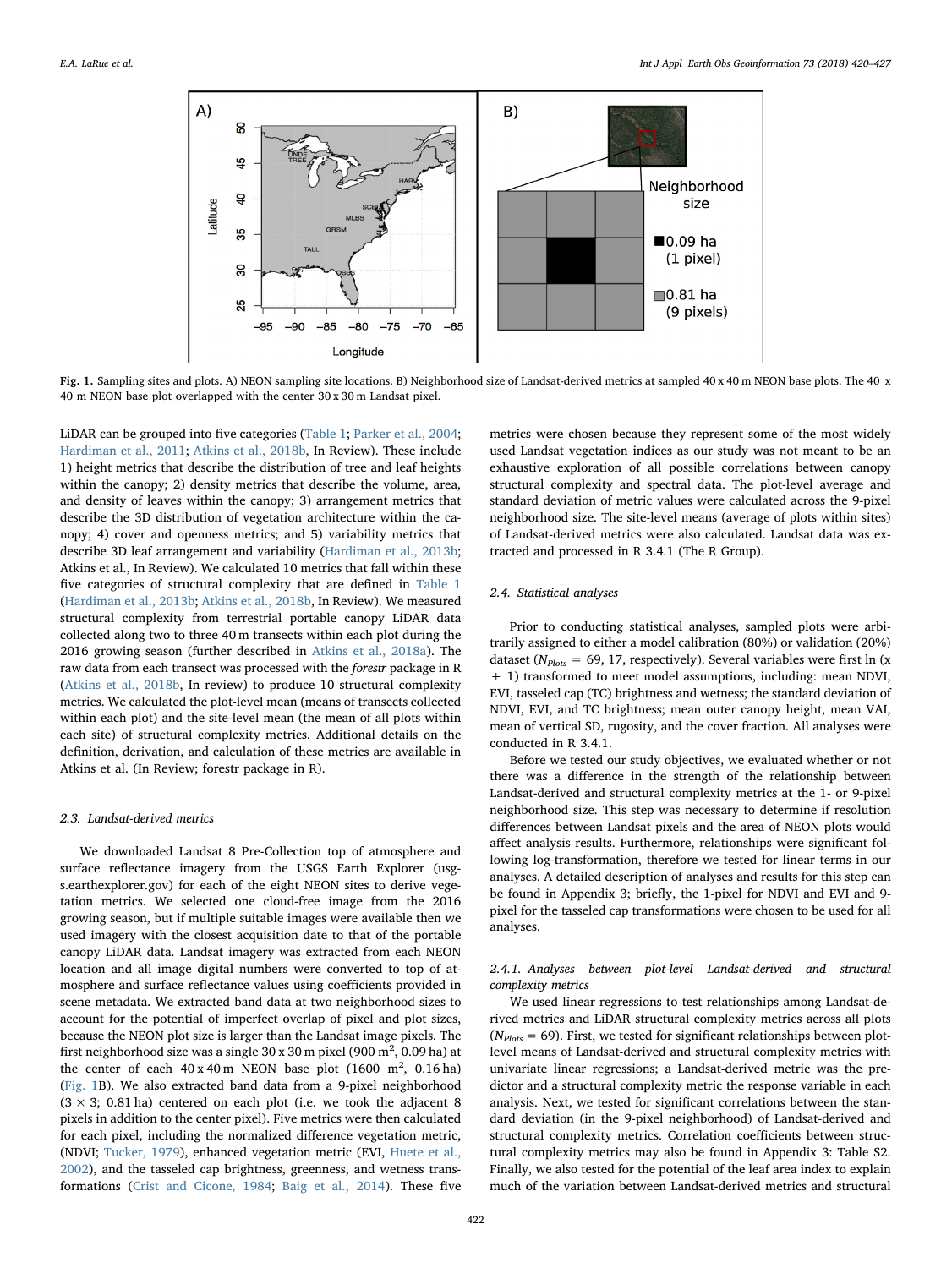complexity; the methods and results for this analysis are presented in Appendix 2.

We also used multivariate regression to explore if multiple Landsatderived predictors would have greater potential to explain variation in structural complexity metrics at the plot-level. We constructed models of Landsat-derived metrics that predict variation within each structural complexity metric with stepwise multiple regression and AIC using the MASS package in R [\(Venables and Ripley, 2002\)](#page-7-5). We removed EVI from multiple regression analyses, because it was highly correlated with NDVI ( $|R| = 0.92$  > our threshold level of an  $|R| > 0.70$  to avoid collinearity; [Dormann et al., 2013\)](#page-6-22). A stepwise regression with AIC was then conducted for Landsat-derived metrics as predictor variables and for each of the 10 structural complexity metrics as separate response variables.

## 2.4.2. Analyses between site-level Landsat-derived and structural complexity metrics

We tested for significant linear relationships between Landsat-derived and structural complexity metrics at the site-level with randomization tests ( $N_{\text{Sites}} = 8$ ). The mean of structural complexity metrics and Landsat-derived metrics at each site violated the assumption of normality, so we used a non-parametric randomization test [\(Pitman,](#page-7-6) [1938\)](#page-7-6). A probability distribution based on the existing dataset is used in a randomization test to assess the significance of a test-statistic in linear regression without violating model assumptions ([Pitman, 1938](#page-7-6)). Therefore, we assessed the significance of the overall model F-statistic between the site means of Landsat-derived metrics and structural complexity metrics with a randomization test. The adjusted  $R^2$  was considered significant if the actual F-statistic was greater than 0.05 of the proportion of 9999 randomly generated F-statistics from the observed data.

#### 2.4.3. Prediction of structural complexity metrics

To identify candidate structural complexity metrics that can be robustly estimated from Landsat-derived metrics, we tested the reliability of predictions made by univariate and multiple regression models that had an overall model  $R^2$  greater than 0.5. Landsat-derived metrics from the randomly-selected 20% validation dataset ( $N_{plots}$  = 17) was used to test the ability of univariate and multiple regression models from section [2.4.1](#page-2-1) to predict new values of structural complexity as compared to their actual observed values. We took the difference between predicted and observed structural complexity values and estimated the distribution of the mean difference with bootstrapping. The accelerated 95% confidence interval of each generated distribution [\(Efron and](#page-6-23) [Tibshirani, 1986](#page-6-23)) was compared to an expected value of zero to determine whether regression models over or under-predicted new structural complexity values.

#### 3. Results

## 3.1. Plot- and site-level correlations between Landsat-derived and structural complexity metrics

We found that Landsat-derived metrics of greenness were correlated with multiple structural complexity metrics. Canopy greenness increased with height, leaf area density, cover, and variability at the plotlevel, while canopy greenness decreased with metrics describing canopy arrangement ([Table 2](#page-4-0)). NDVI, EVI, and TC greenness were significantly related to nine, eight, and seven of the ten structural complexity metrics, respectively ([Table 2\)](#page-4-0). The sign of these relationships was positive for all three Landsat metrics of greenness, except for TC greenness, which was negatively correlated with porosity. Of three metrics that measure canopy greenness, NDVI was most strongly related to structural complexity metrics ([Table 2](#page-4-0)), with an adjusted  $R^2$  greater than 0.5 for six metrics [\(Fig. 2](#page-4-1)). Conversely, EVI and TC greenness were not as strongly correlated with structural complexity metrics (adjusted

 $R<sup>2</sup> = 0.46, 0.23$ , respectively; [Table 2](#page-4-0)).

TC brightness was positively correlated with leaf area density, canopy cover, canopy variability and arrangement across NEON plots, whereas TC wetness was not correlated with any structural complexity metrics [\(Table 2\)](#page-4-0). Lower values of TC brightness were associated with larger values of canopy rugosity and the clumping metric [\(Table 2](#page-4-0)). TC brightness exhibited the strongest relationships with categories of leaf density, cover, and arrangement, but none of the significant correlations between TC brightness and any of the structural complexity metrics were especially strong (adjusted  $R^2 = 0.07-0.32$ ). Conversely, TC wetness was not significantly correlated with any of the canopy structural complexity metrics at the plot-level [\(Table 2\)](#page-4-0).

We found that the variation in Landsat-derived metrics across the 9 pixel neighborhood was significantly associated with several structural complexity metrics at the plot-level [\(Table 3](#page-5-0)). The direction of the relationship between standard deviation of Landsat-derived metrics across the 9-pixel neighborhood and structural complexity varied depending on the individual metric [\(Table 3](#page-5-0)). The strongest relationship was observed between the standard deviation of TC brightness within plots and seven structural complexity metrics ( $R^2 = 0.11$ –0.37). We found that the standard deviation of NDVI within plots was associated with five metrics  $(R^2 = 0.09 - 0.13)$ , EVI with three metrics  $(R^2 = 0.10 - 0.12)$ , and TC greenness with one metric of structural complexity ( $R^2 = 0.11$ ).

Positive site-level relationships (mean of plots within a site) occurred between three Landsat-derived and structural complexity metrics. NDVI was significantly associated with three structural complexity metrics, including Ln(mean VAI), Ln(cover fraction), and porosity ( $R^2 = 0.66, 0.67, 0.56$ , respectively;  $p < 0.05$ ). NDVI was marginally significantly associated with Ln(mean of vertical SD) and Ln (rugosity) ( $R^2$  = 0.48, 0.44, respectively;  $p < 0.10$ ). We also observed that Ln(mean VAI), Ln(cover fraction), and porosity were significantly positively correlated with EVI ( $R^2$  = 0.42, 0.43, 0.44, respectively). One metric, clumping index ( $R^2 = 0.38$ ), was marginally negatively  $(p < 0.10)$  associated with TC brightness. There were no significant relationships between TC greenness and wetness with structural complexity metrics. Overall, there were fewer significant correlations between Landsat-derived metrics and structural complexity at the sitelevel than plot-level analyses.

#### 3.2. Estimation of structural complexity metrics with NDVI

We chose six multiple regression and six univariate models with adjusted  $R^2 > 0.5$  (Appendix 3: Table S3, 4, respectively) to evaluate model estimates of six structural complexity metrics against a validation dataset. Overall, Landsat-derived metrics in multiple regression and univariate NDVI models, robustly predicted five and six of the chosen six structural complexity metrics, respectively, in the model validation dataset [\(Fig. 3](#page-5-1)). Specifically, we found that the 95% confidence intervals of the bootstrapped mean difference between predicted and observed structural complexity values (20% validation dataset,  $N<sub>Plots</sub> = 17$ ) from multiple regression overlapped with zero for five of the six structural complexity metrics (i.e. the model did not over or under predict), excluding rugosity [\(Fig. 3](#page-5-1)A). The 95% confidence intervals of the bootstrapped mean difference between predicted and observed structural complexity values from simple linear regression with NDVI overlapped with zero for all six metrics [\(Fig. 3B](#page-5-1)).

## 4. Discussion

Our study shows that two-dimensional vegetation metrics contain signatures of three-dimensional canopy structure. We found that Landsat vegetation indices from across eastern North America were correlated with multiple structural complexity measures from terrestrial LiDAR. Landsat-derived metrics of canopy greenness and brightness explained 7% to 62% of variation in five categories of structural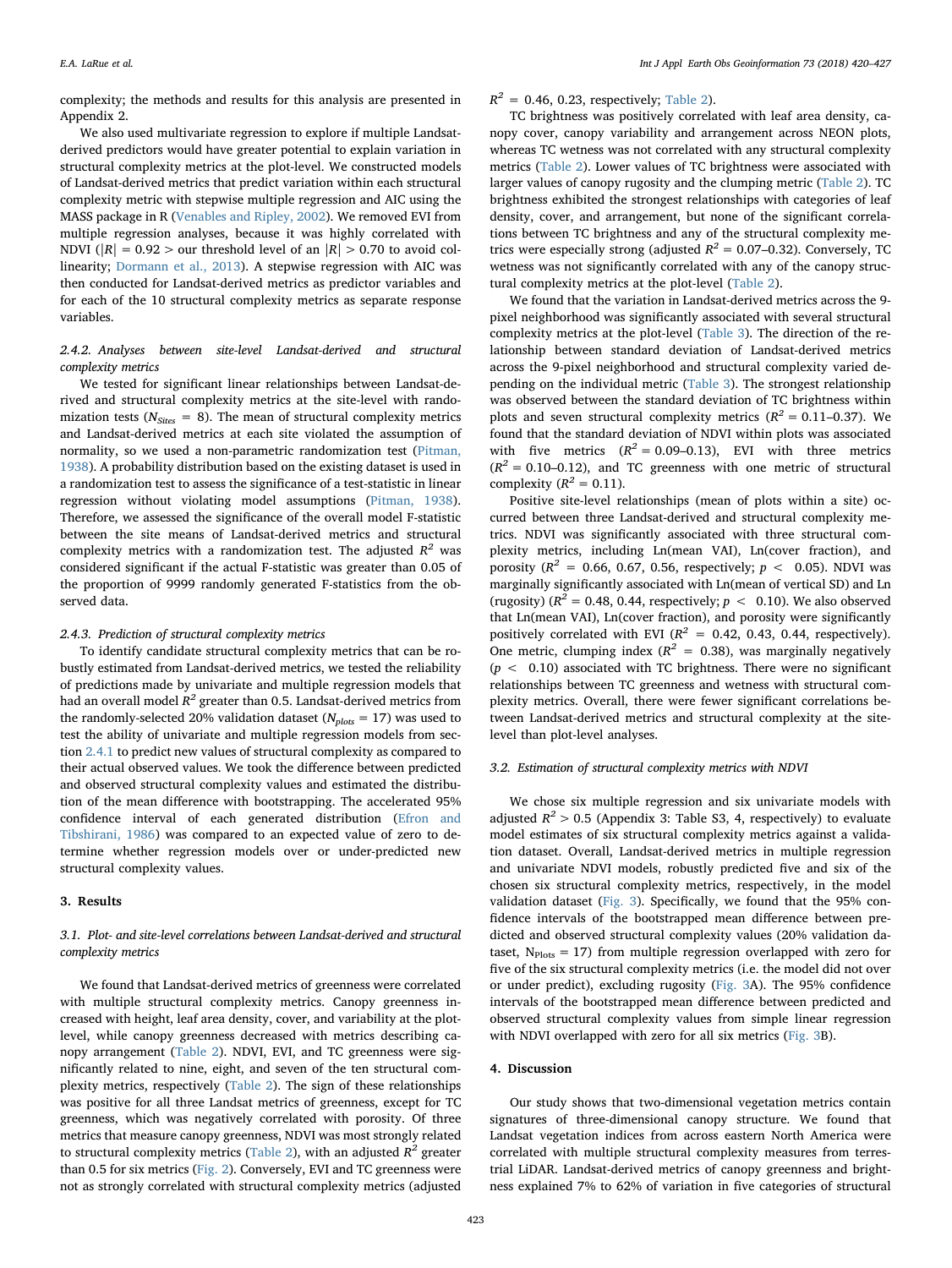#### <span id="page-4-0"></span>Table 2

Adjusted  $R^2$  (correlation coefficients) of univariate linear regressions between Landsat-derived metrics and structural complexity metrics. An adjusted  $R^2$  that was significantly different from zero at  $\alpha$  < 0.05 is shown, while those that were non-significant are depicted as NS.

|                  | Parameters                   | Ln(NDVI) (1-pixel) | Ln(EVI)<br>$(1-pixel)$ | TC Greenness (9-pixel) | Ln(TC Brightness) (9-pixel) | Ln(TC Wetness) (9-pixel) |
|------------------|------------------------------|--------------------|------------------------|------------------------|-----------------------------|--------------------------|
| Height           | Mean leaf height             | 0.21(14.97)        | 0.16(24.61)            | <b>NS</b>              | NS.                         | NS                       |
|                  | Ln(mean outer canopy height) | 0.55(3.59)         | 0.40(5.73)             | 0.17(0.62)             | <b>NS</b>                   | <b>NS</b>                |
| Area and density | Mean height of $VAIMax$      | 0.12(11.13)        | 0.09(17.82)            | <b>NS</b>              | <b>NS</b>                   | <b>NS</b>                |
|                  | Ln(mean VAI)                 | 0.62(3.68)         | 0.46(5.89)             | 0.23(5.97)             | 0.21(6.45)                  | <b>NS</b>                |
| Cover            | Ln(cover fraction)           | 0.58(3.73)         | 0.41(5.90)             | 0.21(12.16)            | 0.17(9.80)                  | <b>NS</b>                |
| Heterogeneity    | Ln(mean of vertical SD)      | 0.56(7.94)         | 0.42(12.79)            | 0.19(12.43)            | 0.09(8.60)                  | <b>NS</b>                |
|                  | Ln(rugosity)                 | 0.52(7.15)         | 0.37(11.31)            | 0.23(8.08)             | $0.07(-8.61)$               | NS                       |
|                  | Top rugosity                 | NS                 | NS.                    | <b>NS</b>              | NS.                         | <b>NS</b>                |
| Arrangement      | Porosity                     | $0.53(-0.67)$      | $0.38(-1.06)$          | 0.12(5.99)             | 0.32(6.18)                  | <b>NS</b>                |
|                  | Clumping metric              | $0.14(-0.24)$      | $0.04(-0.26)$          | $0.06(-0.43)$          | $0.15(-0.72)$               | NS                       |

<span id="page-4-1"></span>

Fig. 2. NDVI explains variation in several structural complexity metrics across plots in eight forested sites within the Eastern US. A) The mean outer canopy height, B) mean VAI, C) the canopy cover fraction, D) the mean vertical standard deviation of leaf height, E) rugosity, F) porosity. The adjusted  $R^2$  for the regression between Ln (NDVI) and each canopy structural complexity metric shown was greater than 0.50 for a calibration dataset composed of 80% of the total dataset. The line of best fit and 95% confidence intervals are shown.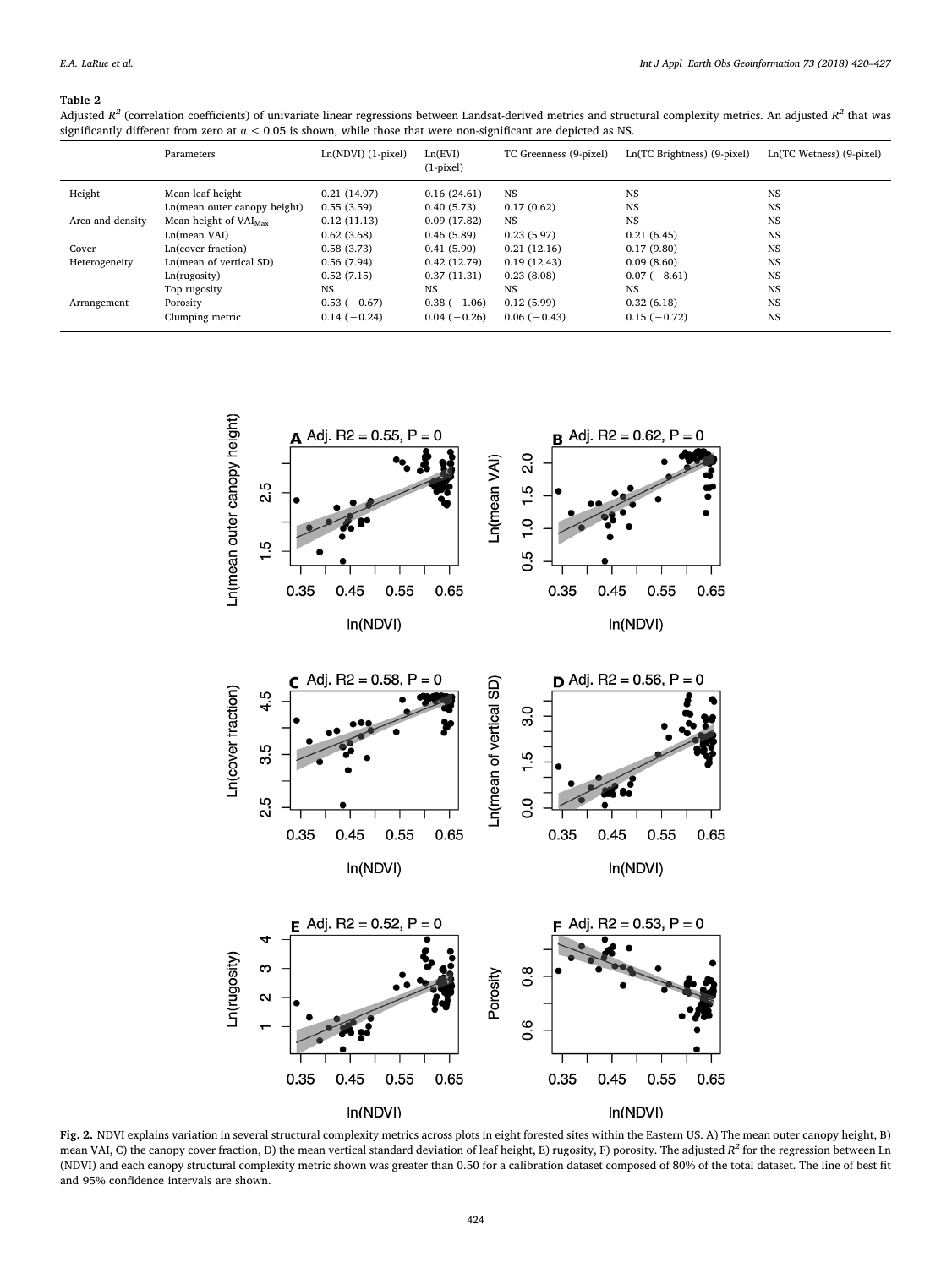#### <span id="page-5-0"></span>Table 3

|                    | Parameter                    | Ln(NDVI)       | Ln(EVI)       | Ln(TC Brightness) | TC Greenness | TC Wetness |
|--------------------|------------------------------|----------------|---------------|-------------------|--------------|------------|
| Canopy height      | Mean leaf height             | <b>NS</b>      | <b>NS</b>     | <b>NS</b>         | <b>NS</b>    | <b>NS</b>  |
|                    | Ln(mean outer canopy height) | NS             | NS            | $0.23(-4.66)$     | <b>NS</b>    | NS         |
| Leaf area density  | Mean height of $VAIMax$      | <b>NS</b>      | <b>NS</b>     | <b>NS</b>         | <b>NS</b>    | NS         |
|                    | Ln(mean VAI)                 | $0.12(-8.89)$  | 0.10(20.87)   | $0.37(-5.70)$     | <b>NS</b>    | NS         |
| Canopy cover       | Ln(cover fraction)           | $0.09(-8.32)$  | 0.10(22.13)   | $0.34(-5.70)$     | <b>NS</b>    | NS         |
| Canopy variability | Ln(mean of vertical SD)      | $0.12(-19.96)$ | <b>NS</b>     | $0.30(-11.61)$    | <b>NS</b>    | NS         |
|                    | Ln(rugosity)                 | $0.09(-16.82)$ | <b>NS</b>     | $0.32(-11.28)$    | <b>NS</b>    | <b>NS</b>  |
|                    | Top rugosity                 | <b>NS</b>      | <b>NS</b>     | NS.               | <b>NS</b>    | <b>NS</b>  |
| Canopy arrangement | Porosity                     | 0.13(1.84)     | <b>NS</b>     | 0.29(1.00)        | 0.11(1.54)   | NS         |
|                    | Clumping metric              | <b>NS</b>      | $0.12(-3.00)$ | 0.11(0.42)        | <b>NS</b>    | <b>NS</b>  |



<span id="page-5-1"></span>

Fig. 3. Bootstrapped mean difference between observed and predicted structural complexity values from a 20% testing dataset. A mean value of zero means that there was no difference between predicted and observed values, while a negative or positive mean indicates that predicted values were under or over predicted by linear models, respectively. A) Canopy structural complexity values were predicted by a model developed by stepwise regression with Landsatderived metrics (80% training dataset). Predictive model coefficients can be found in Appendix 3: Table S3. B) Canopy structural complexity values were predicted by a model developed by simple linear regression with NDVI (80% training dataset). Linear model coefficients can be found in Appendix 3: Table S4. Error bars are the accelerated 95% confidence interval of each generated distribution are shown [\(Efron and Tibshirani, 1986\)](#page-6-23).

complexity at the plot-level with linear models; but canopy water content was not significantly correlated with structural complexity. There were more significant linear relationships between Landsat-derived metrics and structural complexity metrics at the plot-level than at the site-level, and several of these relationships were significant at both levels for NDVI and EVI. The significant associations between canopy greenness and structural complexity metrics at both the site- and plotlevel demonstrates that Landsat satellite imagery may contain additional structural information than previously realized. Our study suggests that Landsat-derived metrics could be used to infer structural characteristics of forest functional types at broad spatial extents.

Landsat-derived metrics of greenness were associated with metrics from all five categories of structural complexity, likely due to the importance of structural complexity as a driver of forest light acquisition and productivity [\(Hardiman et al., 2011](#page-6-6); 2013; [Atkins et al., 2018a](#page-6-14)). Linear relationships between greenness and structural complexity categories were consistent across Landsat-derived metrics of greenness

with the exception of a weak positive, instead of a negative relationship, between TC greenness and porosity. Specifically, canopy greenness increased with greater canopy height, cover, density, and heterogeneity of vegetation distribution. This may be partially driven by efficient light interception in a more heterogeneous distribution of canopy vegetation ([Atkins et al., 2018a](#page-6-14)) driving greater forest productivity and greenness [\(Niinemets, 2010](#page-6-24)). Furthermore, canopy height is positively correlated with species richness [\(Marks et al., 2016\)](#page-6-25), which may lead to a heterogeneous canopy structure and niche partitioning of resource use, and ultimately increased ecosystem productivity ([Fahey](#page-6-16) [et al., 2016](#page-6-16)). Finally, canopy greenness decreased with greater porosity and foliar clumping. Greater foliar clumping is thought to increase ecosystem productivity, because it increases the amount of light reaching lower canopy levels and stimulates production of subcanopy vegetation [\(Gonsamo et al., 2017](#page-6-26); [Chen et al., 2012](#page-6-27)); thus, the observation of a decrease in greenness (i.e. lower productivity) with increased clumping was unexpected.

We found that canopy brightness was associated with several structural complexity measures, a result that is consistent with prior results showing 3D canopy structure influences the magnitude of reflectance. A brighter canopy was associated with greater vegetation area, canopy cover, porosity, variability in leaf height and lower foliar clumping. A canopy that exhibits more variation in leaf height, may be less reflective due to a greater surface complexity and more scattering of incident light ([Ogunjemiyo et al., 2005](#page-6-19); [Atkins et al., 2018a\)](#page-6-14). Tasseled cap brightness is typically used to distinguish soil from other land surface types, such as dense vegetation, because it is brighter; however tasseled cap greenness of vegetation has been shown to increase with brightness ([Gemmell, 1995\)](#page-6-13). Our sites were composed of heavily forested areas; thus, we would not expect a strong signature of brightness due to bare soil in our dataset ([Gemmell, 1995](#page-6-13)). Our relationships between brightness and categories of structural complexity support this in our study, and the relationships largely support our use of brightness in this context. Albedo provides a measurement of canopy optical reflectance or whiteness ([Ollinger et al., 2008\)](#page-7-7) that is preferable to TC brightness. Therefore, future research endeavors could use a Landsat-derived albedo product, when it becomes widely available, to further explore the relationship between structural complexity and optical brightness of forest canopies.

Denser and more homogenous canopies were more uniformly saturated across Landsat pixels in our study, thereby reducing neighborhood variation in canopy greenness and brightness. Specifically, we found that the spatial variance of Landsat-derived metrics within plots (9-pixel neighborhood) was significantly related to structural complexity metrics. This could occur because Landsat-derived metrics can become saturated at higher levels of greenness or brightness and lead to low spatial variance within the saturation range of metric values; this is especially well documented for NDVI ([Huete et al., 2002](#page-6-1); [Gitelson,](#page-6-28) [2004\)](#page-6-28). If these Landsat-derived metrics are related to structural complexity, then positive or negative correlations of variance within a 9 pixel neighborhood and structural complexity metrics will occur. In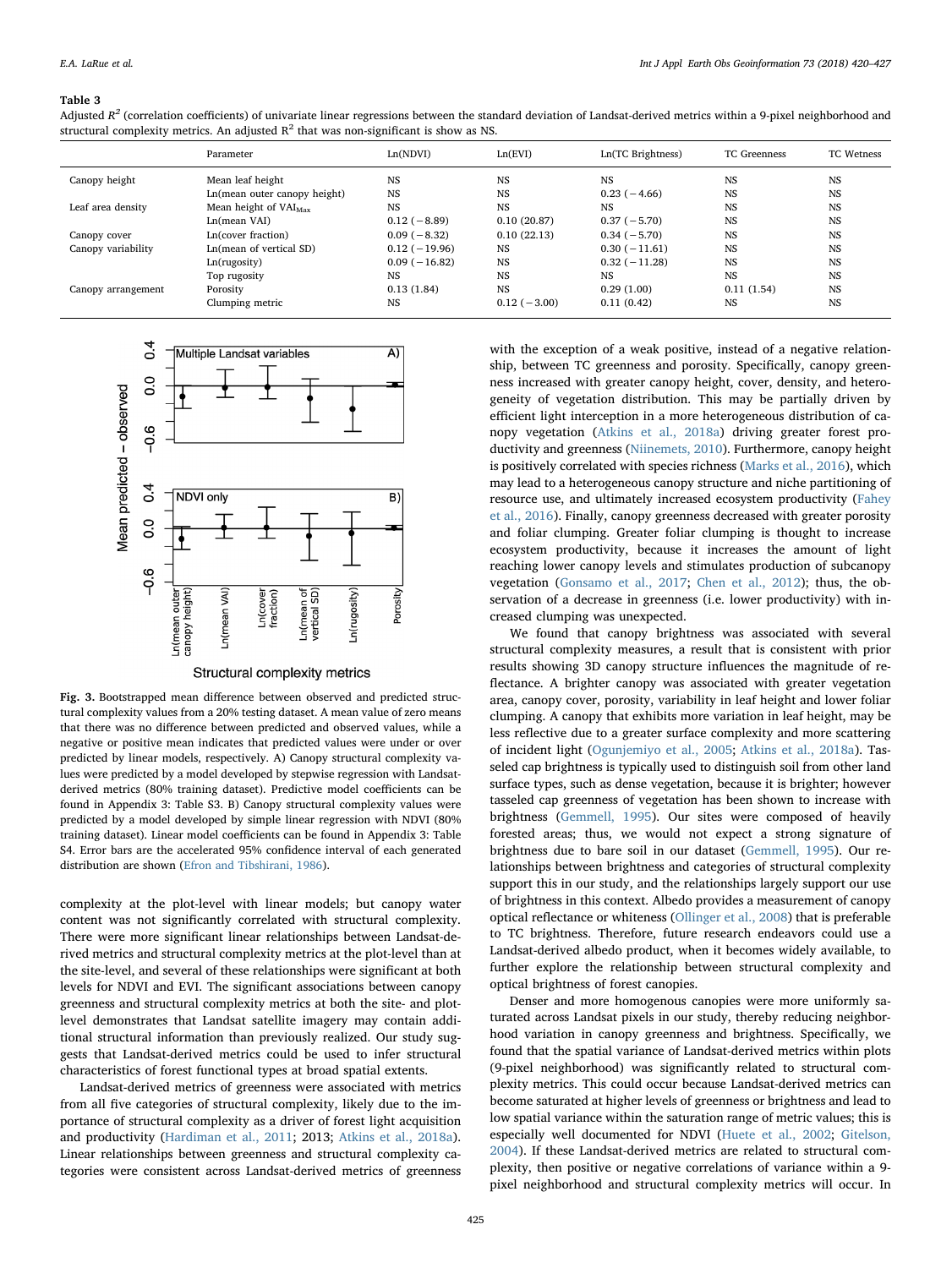regression analyses, we might then expect to see outliers at high values of greenness. EVI may provide an alternative to reduce outliers from NDVI, because EVI is less sensitive to saturation in heavy vegetation ([Huete et al., 2002\)](#page-6-1).

Correlations between Landsat-derived indices and structural complexity were stronger and more abundant at the plot- rather than sitescale. One likely reason for this pattern was the lower statistical power at the site- than at the plot-level because our study used eight sites. However, several relationships between NDVI, EVI and structural complexity metrics were significant at both levels. Furthermore, these eight NEON sites originated from six ecoclimatic domains, and forest types from different domains may vary substantially in their forest structure, subsequently influencing the patterns observed in our study. For example, Ordway Swisher Biological Station (OSBS) is dominated by partially open-canopied savanna, with very different canopy structure than the closed-canopy forests that dominated other sites (e.g. Appendix 1: Fig. S1-5). The addition of sites from other ecoclimatic domains in future studies would increase the ecological applicability of our results across different forest types and beyond Eastern North America.

These results demonstrate that while Landsat vegetation metrics are most often used as a proxy for one dimensional structural measures summarizing the quantity of leaf area ([Glenn et al., 2008](#page-6-3); [Fisher et al.,](#page-6-4) [2018\)](#page-6-4), these same metrics are also sensitive indicators of the arrangement of leaf area within canopies. In particular, NDVI robustly estimated six metrics of structural complexity from a validation dataset with linear models. Future efforts should expand this work to characterize additional forest types and ecoregions and explore the potential to create continent-scale estimates of canopy structural complexity by combining multiple remote sensing technologies and spatial scales.

#### 5. Conclusions

Forest structure is a key driver of ecosystem processes and remote sensing can improve our understanding of canopy structural complexity. Our study suggests that Landsat-derived metrics contain information related not only to leaf area, but also of the arrangement of leaves within the canopy. Landsat-derived metrics of canopy greenness and brightness were correlated with several components of structural complexity from terrestrial LiDAR. The presence of these relationships at both site- and plot-levels between NDVI, EVI and structural complexity demonstrates the potential to use Landsat imagery to scale structural complexity estimates from plot to sub-continental scales. Although, correlations between Landsat-derived and structural complexity metrics were relatively strong, they were not 1:1, suggesting that accurately describing patterns of canopy structure at large spatial extents may require combining multiple remote sensing technologies. Thus, a next step should be to explore the potential development of large extent maps of structural complexity with Landsat and LiDAR technologies. Improved understanding of canopy structure can enhance our ability to predict ecosystem processes across wide spatial extents and ecoclimatic domains.

## Acknowledgements

Funding was provided by NSF EF award #1550657 to C. Gough, #1550650 to R. Fahey, and #1550639 to B. Hardiman. E. LaRue was partially supported by NSF MSB-FRA award #1638702 to S. Fei and B. Hardiman. We thank two anonymous reviewers and the handing editor for providing feedback that improved the manuscript.

#### References

<span id="page-6-14"></span>[Atkins, J.W., Fahey, R.T., Hardiman, B.H., Gough, C.M., 2018a. Forest canopy structural](http://refhub.elsevier.com/S0303-2434(18)30404-5/sbref0005) [complexity and light absorption relationships at the sub-continental scale. J.](http://refhub.elsevier.com/S0303-2434(18)30404-5/sbref0005) [Geophys. Res. Biogeosci. 123, 1387](http://refhub.elsevier.com/S0303-2434(18)30404-5/sbref0005)–1405.

- <span id="page-6-11"></span>Atkins, J., Bohrer, G., Fahey, R., Hardiman, B., Morin, T., Stovall, A., Zimmerman, N., Gough, C., 2018b. Quantifying forestand canopy structural complexity metrics from terrestrial LiDAR data using the forestr R package. Methods Ecol. Evol. [https://doi.](https://doi.org/10.1111/2041-210X.13061) [org/10.1111/2041-210X.13061](https://doi.org/10.1111/2041-210X.13061).
- <span id="page-6-21"></span>[Baig, M.H.A., Zhang, L., Shuai, T., Tong, Q., 2014. Derivation of a tasselled cap trans](http://refhub.elsevier.com/S0303-2434(18)30404-5/sbref0015)[formation based on Landsat 8 satellite re](http://refhub.elsevier.com/S0303-2434(18)30404-5/sbref0015)flectance. Remote Sens. Lett. 5, 423–431.
- <span id="page-6-17"></span>[Baldocchi, D.D., Harvey, P.C., 1995. Scaling carbon dioxide and water vapor exchange](http://refhub.elsevier.com/S0303-2434(18)30404-5/sbref0020) [from leaf to canopy in a deciduous forest. II. Model testing and application. Plant Cell](http://refhub.elsevier.com/S0303-2434(18)30404-5/sbref0020) [Environ. 18, 1157](http://refhub.elsevier.com/S0303-2434(18)30404-5/sbref0020)–1173.
- <span id="page-6-27"></span>Chen, J.M., Mo, G., Pisek, J., Liu, J., Deng, F., Ishizawa, M., Chan, D., 2012. Effects of foliage clumping on the estimation of global terrestrial gross primary productivity. Glob. Biogeochem. Cycles 2[6https://doi.org/10.1029/2010GB003996.](https://doi.org/10.1029/2010GB003996) GB1019.
- <span id="page-6-0"></span>[Crist, E.P., Cicone, R.C., 1984. A physically-based transformation of thematic mapper](http://refhub.elsevier.com/S0303-2434(18)30404-5/sbref0030) [data - the TM Tasseled Cap. Trans. Geosci. Remote Sens. 22, 256](http://refhub.elsevier.com/S0303-2434(18)30404-5/sbref0030)–263.
- <span id="page-6-22"></span>[Dormann, C.F., Elith, J., Bacher, S., Buchmann, C., Carl, G., Carre, G., Garcia Marquez,](http://refhub.elsevier.com/S0303-2434(18)30404-5/sbref0035) [J.R., Gruber, G., Lafourcade, B., Leitao, P.J., Munkemuller, T., McClean, C., Osborne,](http://refhub.elsevier.com/S0303-2434(18)30404-5/sbref0035) [P.E., Reineking, B., Schroeder, B., Skidmore, A.K., Zurell, D.H., Lautenbach, S., 2013.](http://refhub.elsevier.com/S0303-2434(18)30404-5/sbref0035) [Collinearity: a review of methods to deal with it and a simulation study evaluating](http://refhub.elsevier.com/S0303-2434(18)30404-5/sbref0035) [their performance. Ecography 36, 27](http://refhub.elsevier.com/S0303-2434(18)30404-5/sbref0035)–46.
- <span id="page-6-23"></span>[Efron, B.R., Tibshirani, 1986. Bootstrap methods for standard errors, con](http://refhub.elsevier.com/S0303-2434(18)30404-5/sbref0040)fidence intervals, [and other measures of statistical accuracy. Stat. Sci. 1, 54](http://refhub.elsevier.com/S0303-2434(18)30404-5/sbref0040)–75.
- <span id="page-6-8"></span>[Fahey, R.T., Fotis, A.T., Woods, K.D., 2015. Quantifying canopy complexity and e](http://refhub.elsevier.com/S0303-2434(18)30404-5/sbref0045)ffects on [productivity and resilience in late-successional hemlock-hardwood forests. Ecol.](http://refhub.elsevier.com/S0303-2434(18)30404-5/sbref0045) [Appl. 25, 834](http://refhub.elsevier.com/S0303-2434(18)30404-5/sbref0045)–847.
- <span id="page-6-16"></span>[Fahey, R.T., Stuart Haëntjens, E.J., Gough, C.M., De La Cruz, A., Stockton, E., Vogel, C.S.,](http://refhub.elsevier.com/S0303-2434(18)30404-5/sbref0050) [Curtis, P.S., 2016. Evaluating forest subcanopy response to moderate severity dis](http://refhub.elsevier.com/S0303-2434(18)30404-5/sbref0050)[turbance and contribution to ecosystem-level productivity and resilience. For. Ecol.](http://refhub.elsevier.com/S0303-2434(18)30404-5/sbref0050) [Manage. 376, 135](http://refhub.elsevier.com/S0303-2434(18)30404-5/sbref0050)–147.
- <span id="page-6-4"></span>[Fisher, R.A., Koven, C.D., Anderegg, W.R.L., Christo](http://refhub.elsevier.com/S0303-2434(18)30404-5/sbref0055)ffersen, B.O., Dietze, M.C., Farrior, C., [Holm, J.A., Hurtt, G., Knox, R.G., Lawrence, P.J., Lichststein, J.W., Longo, M.,](http://refhub.elsevier.com/S0303-2434(18)30404-5/sbref0055) [Matheny, A.M., Medvigy, D., Muller-Landau, H.C., Powell, T.L., Serbin, S.P., Sato, H.,](http://refhub.elsevier.com/S0303-2434(18)30404-5/sbref0055) [Shuman, J., Smith, B., Trugman, A.T., Viskari, T., Verbeeck, H., Weng, E., Xu, C., Xu,](http://refhub.elsevier.com/S0303-2434(18)30404-5/sbref0055) [X., Zhang, T., Moorcroft, P., 2018. Spectral demographics in earth system models: a](http://refhub.elsevier.com/S0303-2434(18)30404-5/sbref0055) [review of progress and priorities. Glob. Change Biol. 24, 35](http://refhub.elsevier.com/S0303-2434(18)30404-5/sbref0055)–54.
- <span id="page-6-12"></span>[Freitas, S.R., Mello, M.C.S., Cruz, C.B.M., 2005. Relationships between forest structure](http://refhub.elsevier.com/S0303-2434(18)30404-5/sbref0060) [and vegetation metrics in Atlantic rainforest. For. Ecol. Manage. 218, 353](http://refhub.elsevier.com/S0303-2434(18)30404-5/sbref0060)–362.
- <span id="page-6-10"></span>[Funk, J.L., Lerdau, M.T., 2004. Photosynthesis in forest canopies. Forest Canopies 2,](http://refhub.elsevier.com/S0303-2434(18)30404-5/sbref0065) 335–[358](http://refhub.elsevier.com/S0303-2434(18)30404-5/sbref0065).
- <span id="page-6-2"></span>[Gamon, J.A., Field, C.B., Goulden, M.L., Gri](http://refhub.elsevier.com/S0303-2434(18)30404-5/sbref0070)ffin, K.L., Hartley, A.E., Joel, G., Penuelas, J., [Valentini, R., 1995. Relationships between NDVI, canopy structure, and photo](http://refhub.elsevier.com/S0303-2434(18)30404-5/sbref0070)[synthesis in 3 Californian vegetation types. Ecol. Appl. 5, 28](http://refhub.elsevier.com/S0303-2434(18)30404-5/sbref0070)–41.
- <span id="page-6-13"></span>Gemmell, F.M., 1995. Eff[ects of forest cover, terrain, and scale on timber volume esti](http://refhub.elsevier.com/S0303-2434(18)30404-5/sbref0075)[mation with thematic mapper data in a Rocky Mountain site. Remote Sens. Environ.](http://refhub.elsevier.com/S0303-2434(18)30404-5/sbref0075) [51, 291](http://refhub.elsevier.com/S0303-2434(18)30404-5/sbref0075)–305.
- <span id="page-6-28"></span>Gitelson, [A.A., 2004. Wide dynamic range vegetation metric for remote quanti](http://refhub.elsevier.com/S0303-2434(18)30404-5/sbref0080)fication of [biophysical characteristics of vegetation. J. Plant Physiol. 161, 165](http://refhub.elsevier.com/S0303-2434(18)30404-5/sbref0080)–173.
- <span id="page-6-3"></span>[Glenn, E.P., Huete, A.R., Nagler, P.L., Nelson, S.G., 2008. Relationship between remotely](http://refhub.elsevier.com/S0303-2434(18)30404-5/sbref0085)[sensed vegetation metrics, canopy attributes and plant physiological processes: what](http://refhub.elsevier.com/S0303-2434(18)30404-5/sbref0085) [vegetation metrics can and cannot tell us about the landscape. Sensors 8, 2136](http://refhub.elsevier.com/S0303-2434(18)30404-5/sbref0085)–2160.
- <span id="page-6-26"></span>Gonsamo, A., D'[Odorico, P., Chen, J.M., Wu, C., Buchmann, N., 2017. Changes in vege](http://refhub.elsevier.com/S0303-2434(18)30404-5/sbref0090)tation phenology are not refl[ected in atmospheric CO2 and 13 C/12 C seasonality.](http://refhub.elsevier.com/S0303-2434(18)30404-5/sbref0090) [Glob. Change Biol. 23, 4029](http://refhub.elsevier.com/S0303-2434(18)30404-5/sbref0090)–4044.
- <span id="page-6-6"></span>[Hardiman, B.S., Bohrer, G., Gough, C.M., Vogel, C.S., Curtis, P.S., 2011. The role of ca](http://refhub.elsevier.com/S0303-2434(18)30404-5/sbref0095)[nopy structural complexity in wood net primary production of a maturing northern](http://refhub.elsevier.com/S0303-2434(18)30404-5/sbref0095) [deciduous forest. Ecology 92, 1818](http://refhub.elsevier.com/S0303-2434(18)30404-5/sbref0095)–1827.
- <span id="page-6-7"></span>[Hardiman, B.S., Bohrer, G., Gough, C.M., Curtis, P.S., 2013a. Canopy structural changes](http://refhub.elsevier.com/S0303-2434(18)30404-5/sbref0100) [following widespread mortality of canopy dominant trees. Forests 4, 537](http://refhub.elsevier.com/S0303-2434(18)30404-5/sbref0100)–552.
- <span id="page-6-15"></span>[Hardiman, B.S., Gough, C.M., Halperin, A., Hofmeister, K.L., Nave, L.E., Bohrer, G.,](http://refhub.elsevier.com/S0303-2434(18)30404-5/sbref0105) [Curtis, P.S., 2013b. Maintaining high rates of carbon storage in old forests: a me](http://refhub.elsevier.com/S0303-2434(18)30404-5/sbref0105)[chanism linking canopy structure to forest function. For. Ecol. Manage. 298,](http://refhub.elsevier.com/S0303-2434(18)30404-5/sbref0105) 111–[119](http://refhub.elsevier.com/S0303-2434(18)30404-5/sbref0105).
- <span id="page-6-1"></span>[Huete, A., Didan, K., Miura, T., Rodriguez, E.P., Gao, X., Ferreira, L.G., 2002. Overview of](http://refhub.elsevier.com/S0303-2434(18)30404-5/sbref0110) [the radiometric and biophysical performance of the MODIS vegetation metrics.](http://refhub.elsevier.com/S0303-2434(18)30404-5/sbref0110) [Remote Sens. Environ. 83, 195](http://refhub.elsevier.com/S0303-2434(18)30404-5/sbref0110)–213.
- <span id="page-6-20"></span>[Kao, R.H., Gibson, C.M., Gallery, R.E., Meier, C.L., Barnett, D.T., Docherty, K.M., Blevins,](http://refhub.elsevier.com/S0303-2434(18)30404-5/sbref0115) [K.K., Travers, P.D., Azuaje, E., Springer, Y.P., Thibault, K.M., McKenzie, V.J., Keller,](http://refhub.elsevier.com/S0303-2434(18)30404-5/sbref0115) [M., Alves, L.F., Hinckley, E.L.S., Parnell, J., Schimel, D., 2012. NEON terrestrial](http://refhub.elsevier.com/S0303-2434(18)30404-5/sbref0115) field [observations: designing continental-scale, standardized sampling. Ecosphere 3.](http://refhub.elsevier.com/S0303-2434(18)30404-5/sbref0115)
- <span id="page-6-18"></span>[Law, B.E., Kelliher, F.M., Baldocchi, D.D., Anthoni, P.M., Irvine, J., Moore, D., Van Tuyl,](http://refhub.elsevier.com/S0303-2434(18)30404-5/sbref0120) [S., 2001. Spatial and temporal variation in respiration in a young ponderosa pine](http://refhub.elsevier.com/S0303-2434(18)30404-5/sbref0120) [forest during a summer drought. Agric. For. Meteorol. 110, 27](http://refhub.elsevier.com/S0303-2434(18)30404-5/sbref0120)–43.
- <span id="page-6-25"></span>[Marks, C.O., Muller-Landau, H.C., Tilman, D., 2016. Tree diversity, tree height and en](http://refhub.elsevier.com/S0303-2434(18)30404-5/sbref0125)[vironmental harshness in eastern and western North America. Ecol. Lett. 19,](http://refhub.elsevier.com/S0303-2434(18)30404-5/sbref0125) 743–[751](http://refhub.elsevier.com/S0303-2434(18)30404-5/sbref0125).
- <span id="page-6-9"></span>[Matasci, G., Hermosilla, T., Wulder, M.A., White, J.C., Coops, N.C., Hobart, G.W., Zald,](http://refhub.elsevier.com/S0303-2434(18)30404-5/sbref0130) [S.J., 2018. Large-area mapping of Canadian boreal forest cover, height, biomass and](http://refhub.elsevier.com/S0303-2434(18)30404-5/sbref0130) [other structural attributes using Landsat composites and lidar plots. Remote Sens.](http://refhub.elsevier.com/S0303-2434(18)30404-5/sbref0130) [Environ. 209, 90](http://refhub.elsevier.com/S0303-2434(18)30404-5/sbref0130)–106.
- <span id="page-6-24"></span>[Niinemets, U., 2010. A review of light interception in plant stands from leaf to canopy in](http://refhub.elsevier.com/S0303-2434(18)30404-5/sbref0135) diff[erent plant functional types and in species with varying shade tolerance. Ecol.](http://refhub.elsevier.com/S0303-2434(18)30404-5/sbref0135) [Res. 25, 693](http://refhub.elsevier.com/S0303-2434(18)30404-5/sbref0135)–714.
- <span id="page-6-5"></span>[Nychka, D., Nadkarni, N.M., 1990. Spatial Analysis of Points on Tree Structures: the](http://refhub.elsevier.com/S0303-2434(18)30404-5/sbref0140) [Distribution of Epiphytes on Tropical Trees. University of North Carolina, Institute of](http://refhub.elsevier.com/S0303-2434(18)30404-5/sbref0140) [Statistics Mimeograph Series No. 1971, Raleigh, NC, USA](http://refhub.elsevier.com/S0303-2434(18)30404-5/sbref0140).
- <span id="page-6-19"></span>Ogunjemiyo, S., Parker, Geoff[rey G., Roberts, D., 2005. Re](http://refhub.elsevier.com/S0303-2434(18)30404-5/sbref0145)flections in bumpy terrain: [implications of canopy surface variations for the radiation balance of vegetation.](http://refhub.elsevier.com/S0303-2434(18)30404-5/sbref0145)